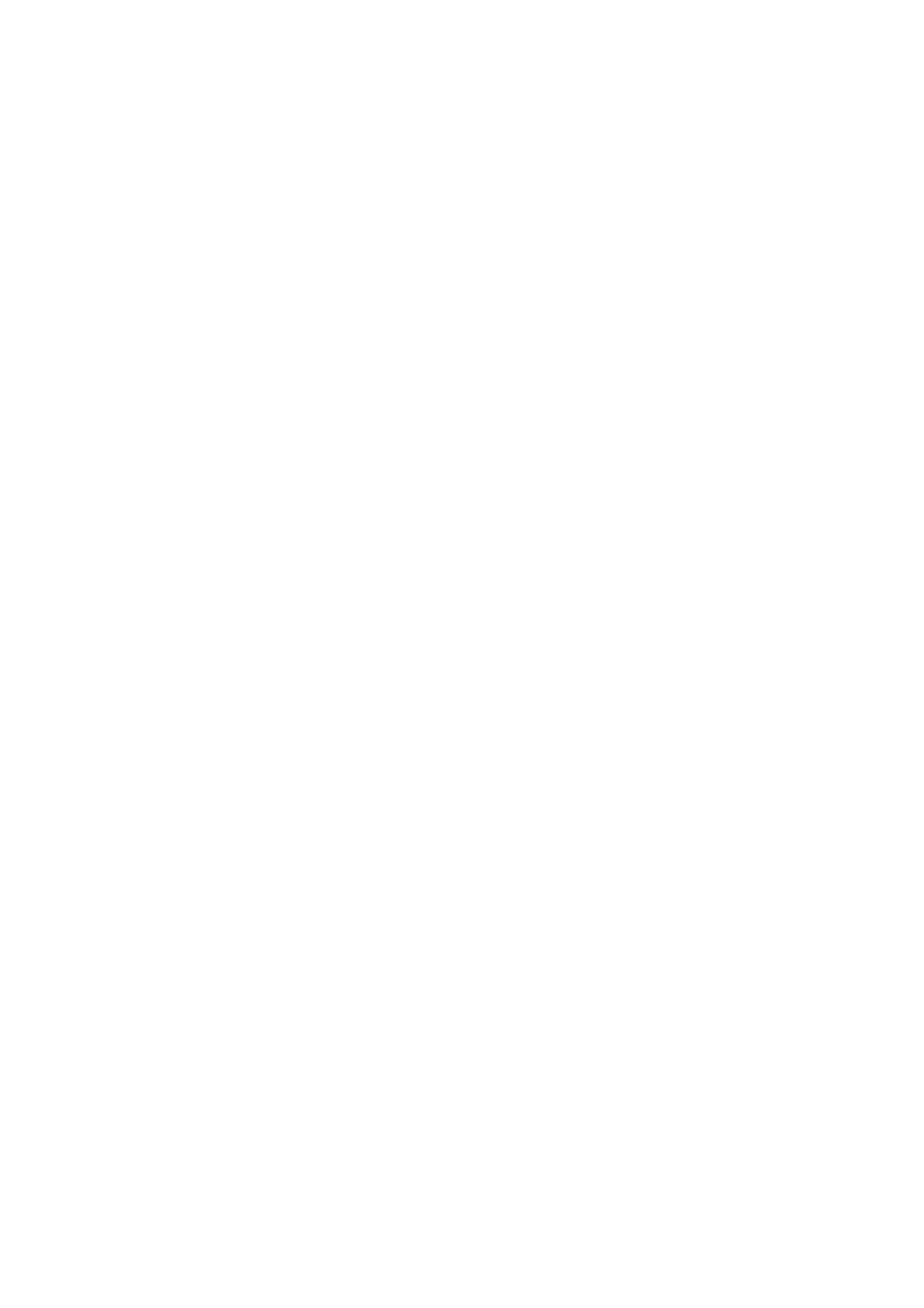# **Tawa Community Board response to the Issues Paper on Local Government reform in the Wellington Region**

The Tawa Community Board (TCB) would like to thank the members of the Review Panel for their meeting with the Board, and the opportunities at other meetings for an exchange of views.

Whilst the Tawa Community Board has previously indicated that the 'shared services or collaborative model' is our preferred option for the future of the Wellington region, and that no change to existing boundaries should take place, we accept that there are advantages in some form of amalgamation between the Wellington, Porirua and Hutt Councils, along with the Greater Wellington Regional Council (GWRC), and possibly Kapiti, but feel that these may be outweighed by the disadvantages of full-scale amalgamation.

There does appear to be popular support for greater reform by local councils not just discussing, but actually having, a separate body, looking after a lot of the services that are duplicated - this not only includes water, but waste, rubbish removal, sewerage, waterways, parks and gardens, roads etc, perhaps giving greater savings instead of duplication.

Our overriding concern is that the voice of local '**communities of interest'** could be lost in whatever amalgamation takes place. The more widespread the amalgamation, the greater the danger of the voice of given communities disappearing and being replaced by one centralised behemoth out of touch with the many smaller parts which make up the whole. There is also the fear that councils will become even more politicised, and that party politics will prevail! This will definitely be to the detriment of local 'communities of interest'! In the current format, for example, the Tawa Community Board plays an effective part in 'looking after' a community of around 15,000 residents. In an amalgamated city of 300-400,000 people, there is real possibility that there would be local boards or community boards responsible for 40-70,000 people each, and Tawa would be swallowed up by a larger board covering a far greater geographical area and not nearly as connected to its residents as is the current board.

There is already confusion as Tawa is represented by three MPs in parliament - Peter Dunne (Ohariu), Kris Faafoi (Mana), Tariana Turia (Te Tai Hauauru) from three different political parties, plus other list MPs representing us! With the Greater Wellington Regional Council, we are in the Porirua–Tawa Constituency (with 2 members) whereas the rest of Wellington is in the Wellington Constituency (with 5 members). We are in the Kapiti-Mana Police area whereas the rest of Wellington is in Wellington Area. And yet we are part Wellington City and not Porirua! Being tossed in all directions by outside 'decision-makers', it is no wonder the local populace counts on the community board to ensure some sort of stability for our community. It should also be remembered that **'The wisdom of the community always exceeds the knowledge of the experts',** (Harold Flaming).